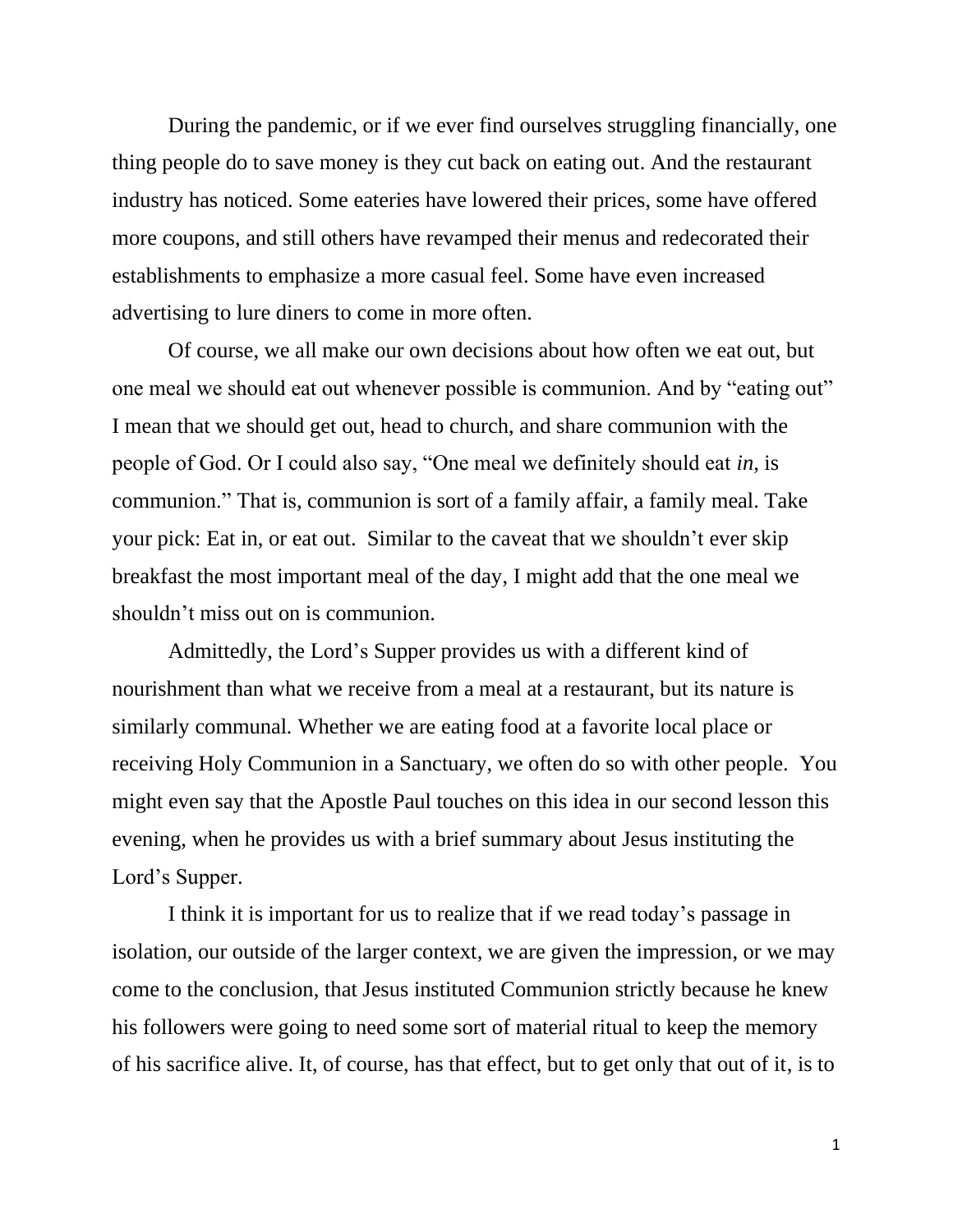miss that Jesus *needed* the fellowship of communion **himself**, that night of all nights, because of the horror he was to face within just a few short hours.

In that sense, sharing the Lord's Supper on Maundy Thursday is a little different from the other times we partake of it together throughout the year. Most of the time, we rightly think of it in terms of what we receive from it….but on the night before Jesus' crucifixion, we can also think of it in terms of what Jesus received from the meal with his disciples, and what we receive from the meal with others who believe.

Paul gets at this by confronting the unholy ways some members of the Corinthian church were behaving during the communion meals that the congregation shared together. And that part of the story is told in the next section of his letter in verses 17-34. To help us understand the situation they were dealing with, we need to know that when the Lord's Supper was celebrated in the firstcentury church, it was done somewhat differently from how we usually do it today.

In the early church, the Lord's Supper was observed as part of an actual meal that believers ate together. They ate to satisfy normal hunger, but at some point in the meal, they shared some bread and wine, probably along with a prayer, to make the symbolic connection to Jesus' last meal. In fact, we can come to the conclusion from reading beyond our narrative that the meal itself was something like a potluck dinner, with each family bringing some food.

We learn from reading more of the story that some Christians in Corinth were better off financially than others, and thus they had the resources to bring better food to the meal. Less-well-off people brought what they could, but it was more common fare. This led to a problem because instead of everybody sharing what they had brought, those who brought the better food wanted to eat that food themselves without sharing it. Paul points out the problem: "For when the time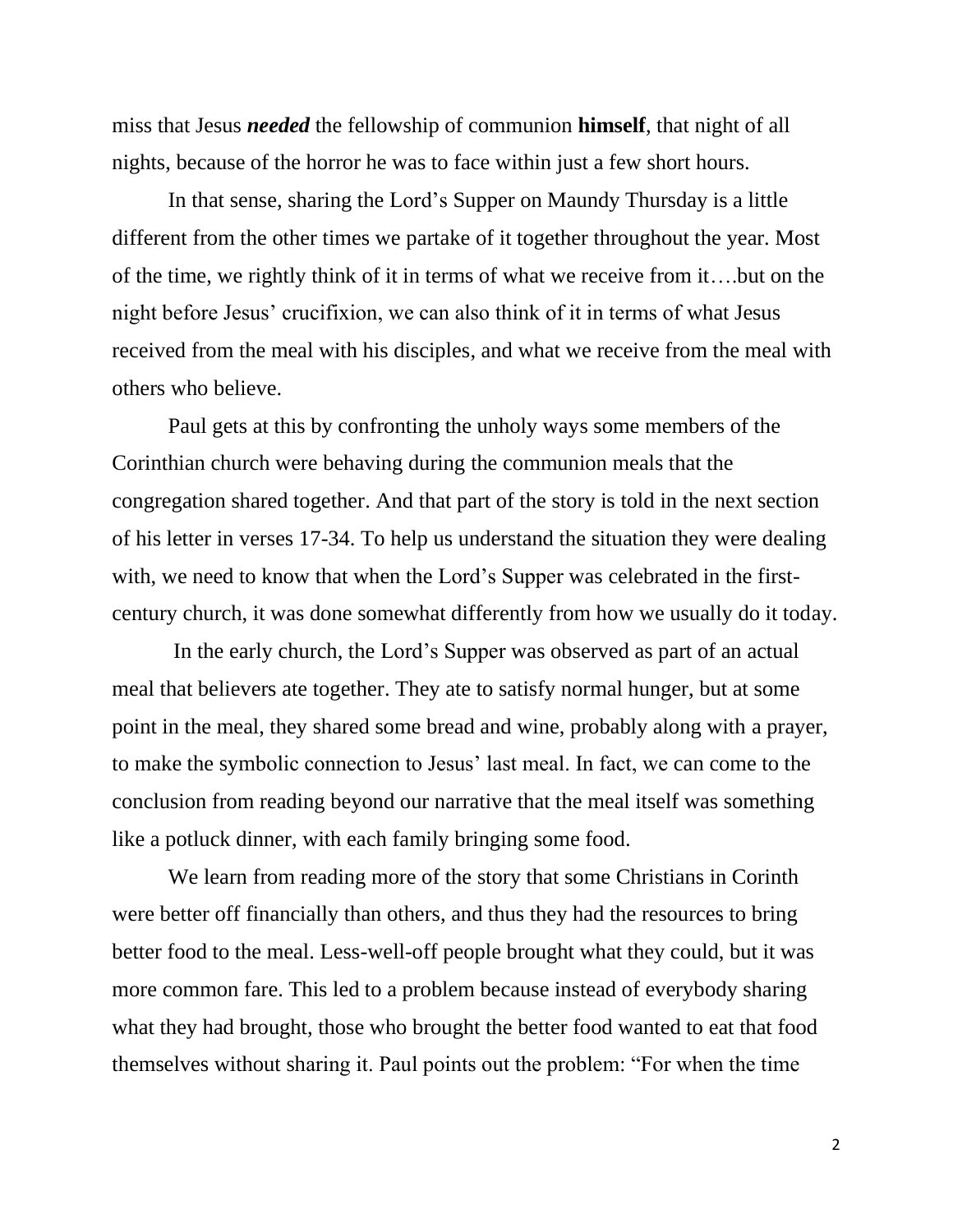comes to eat, each of you goes ahead with your own supper, and one goes hungry and another becomes drunk."

In other words, Corinthian Christians, you're missing the whole point of the Lord's Supper. It isn't to promote a "look out for yourself" attitude, but rather its purpose is to unite you to become the body of Christ. You have your own homes for your private meals, but when you come together; don't dive in to get the best cuts for yourself. Instead, share with one another and be a community of Christ. Paul summed this up by saying, "So then, my brothers and sisters, when you come together to eat, wait for one another. If you are hungry, eat at home, so that when you come together" — that is, when you eat out,— "it will not be for your condemnation."

The Christian experience was never meant to be a solitary one; with each person content to work on just his or her own spiritual relationship apart from others. The writer of Hebrews said, "And let us consider how to provoke one another to love and good deeds, not neglecting to meet together, as is the habit of some, but encouraging one another, and all the more as you see the Day approaching."

Years ago, there was a penal colony located on an island off the southeast tip of Australia. The prison closed long ago, but the prison chapel still stands. Inside, it consists of many little cubicles in which convicts were secured singly during worship services. The separate cubicles prevented inmates from seeing or communicating with one another. The chaplain who conducted the services there would have seen not a congregation, but rather 50 or more individual faces peering at him from the cubicles. Perhaps this was a useful way of controlling violent offenders, but in the biblical sense, this was no church at all, for there was no possibility of community.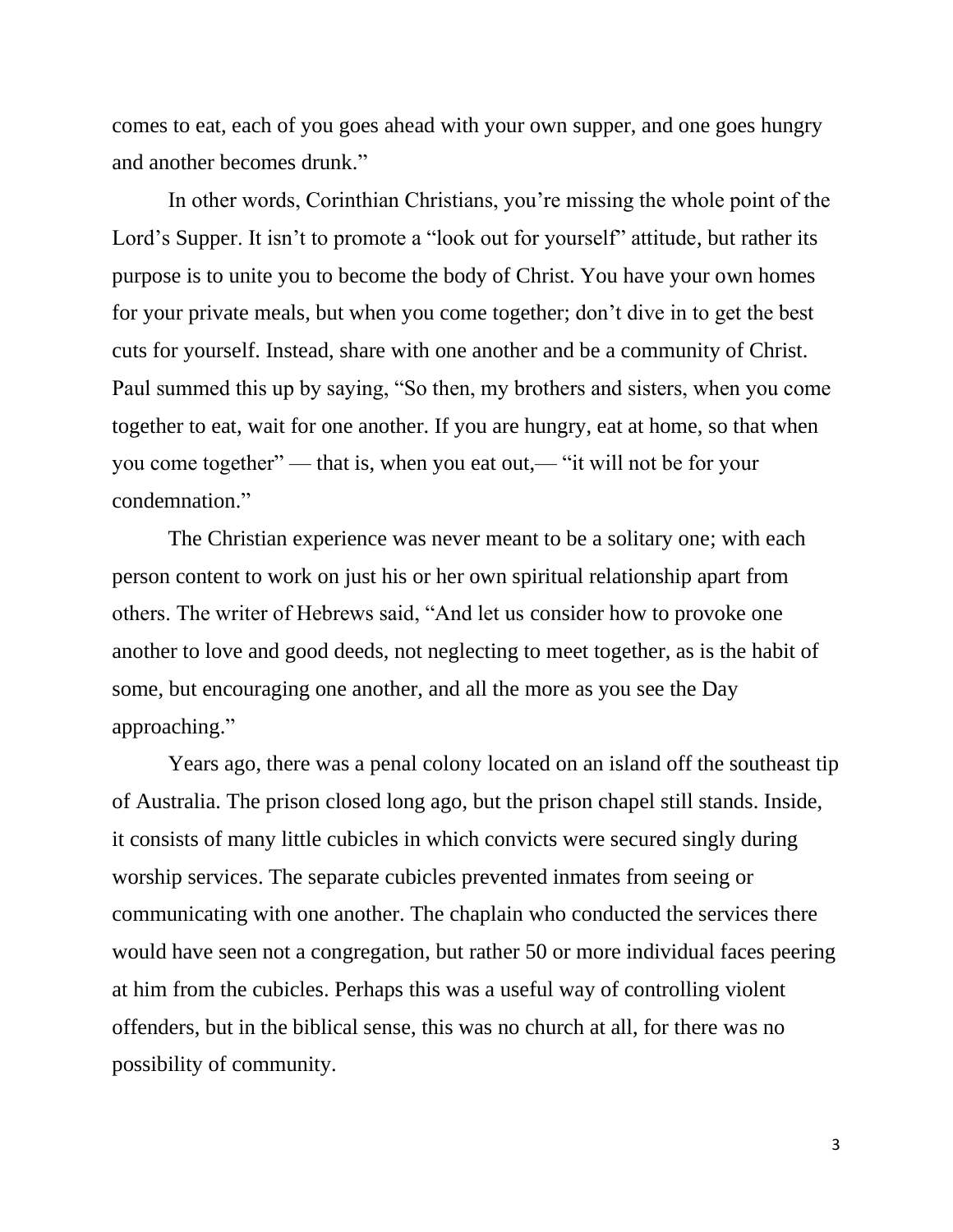A man named Brian Greet, a Christian from Britain, tells of something he saw when traveling in India that helped him understand better the idea of the true church. He was visiting a Christian community where people were suffering from leprosy. When it came time for lunch, he headed for the central dining room. On the way, he heard the sound of laughter behind him. Turning around, he saw two young men, one riding on the other's back. Pretending to be horse and rider, they were thoroughly enjoying themselves. Then Greet noticed that the man who was carrying his friend was blind, and the man he was carrying was lame. The man without eyes used his feet; the man without feet used his eyes. Together they fetched their food and shared it.

That's the idea of the church. The church isn't supposed to be about solitary Christians in their own little cubicles; it's about a fellowship of followers of Jesus Christ. Communion, the common meal of the church, reminds us of the importance to our own spiritual experience of the community's experience of faith. In that sense, what we do when we come to communion in church is we "eat out." We get spiritual sustenance in the company of others.

The late Author Nancy Mairs wrote about what communion came to mean to her when she came to her church during a serious illness without having experienced conversion. "The model I experienced at that church was one of inclusion rather than exclusion. Instead of being denied communion unless I converted, I was given communion until I felt strong enough to convert. The nourishing quality of the Eucharist, freely offered to anyone who's famished, has always been a central metaphor for me. I don't partake because I'm a good **Christian**, holy and pious and sleek. I partake because I am a bad **Christian** riddled by doubt and anxiety and anger: fainting from severe hypoglycemia of the soul. I need food. I need Jesus."